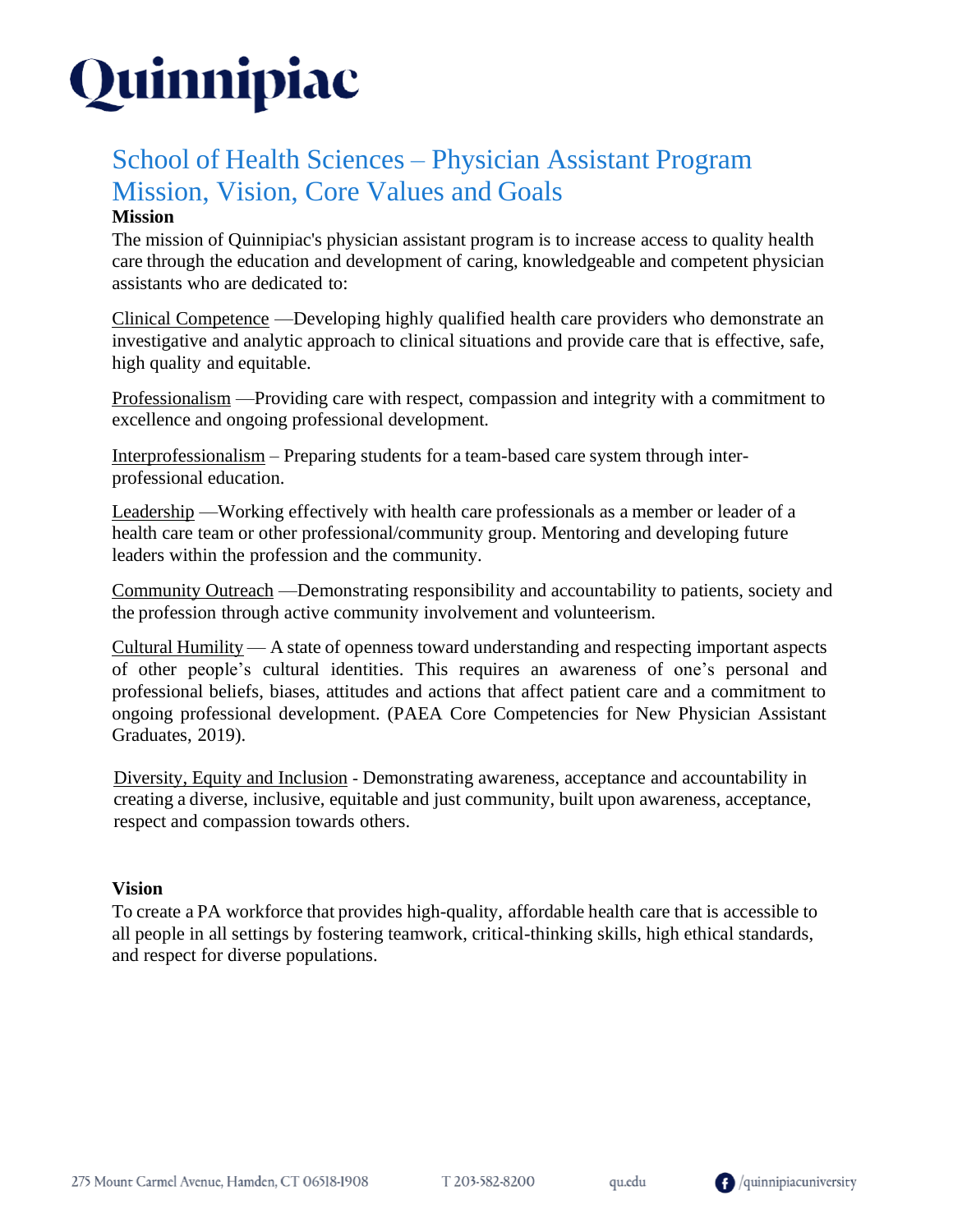

#### **Core Values**

Excellence —A commitment to teaching excellence and championing quality, evidence-based health care in an innovative and supportive learning environment that fosters the student's personal effectiveness.

Accountability —Demonstrating responsibility to students, the University, patients, society and the PA profession utilizing a continuous process improvement system.

Integrity —Honesty and adherence to the highest standards of professional behavior and ethical conduct.

Teamwork and Collaboration —Building respectful partnerships within the University and the community to transform the health care system.

Advocacy and Equity —Seeking to eliminate disparities and barriers to effective, quality health care through patient advocacy and advocacy of the PA profession.

Intellectual Curiosity —Exhibiting self-reflection, intellectual curiosity and initiative, critical thinking and the enthusiastic pursuit of lifelong learning within a supportive environment that encourages research and scholarly work.

#### **Goals**

The Goals of the Quinnipiac University Department of Physician Assistant Studies:

**Goal 1**: Admissions - Recruit and retain qualified applicants from a variety of backgrounds and experiences.

- We are drawing students from a variety of professional backgrounds, age and ethnic backgrounds as well as geographic locations.
- For the traditionally matriculated students from 2018-2021 (based on application data and CASPA reports)
	- Geographic draw: about 60% of students are from Northeast and 40% are from various states across the nation.
	- The average age has been 26-years,
	- There are approximately 52% females and 48% males
	- Approximately 24% self-identify as a minority ethnicity
	- Health care experience has varied, the top ones are: EMT/paramedic, CAN/LPN/medical assistant, PT/OT aide, pharmacy technician, clinical researcher, radiology technician, dietitian.
	- Approximately 10% self-identify as coming from a medically underserved area.
	- See attrition table.

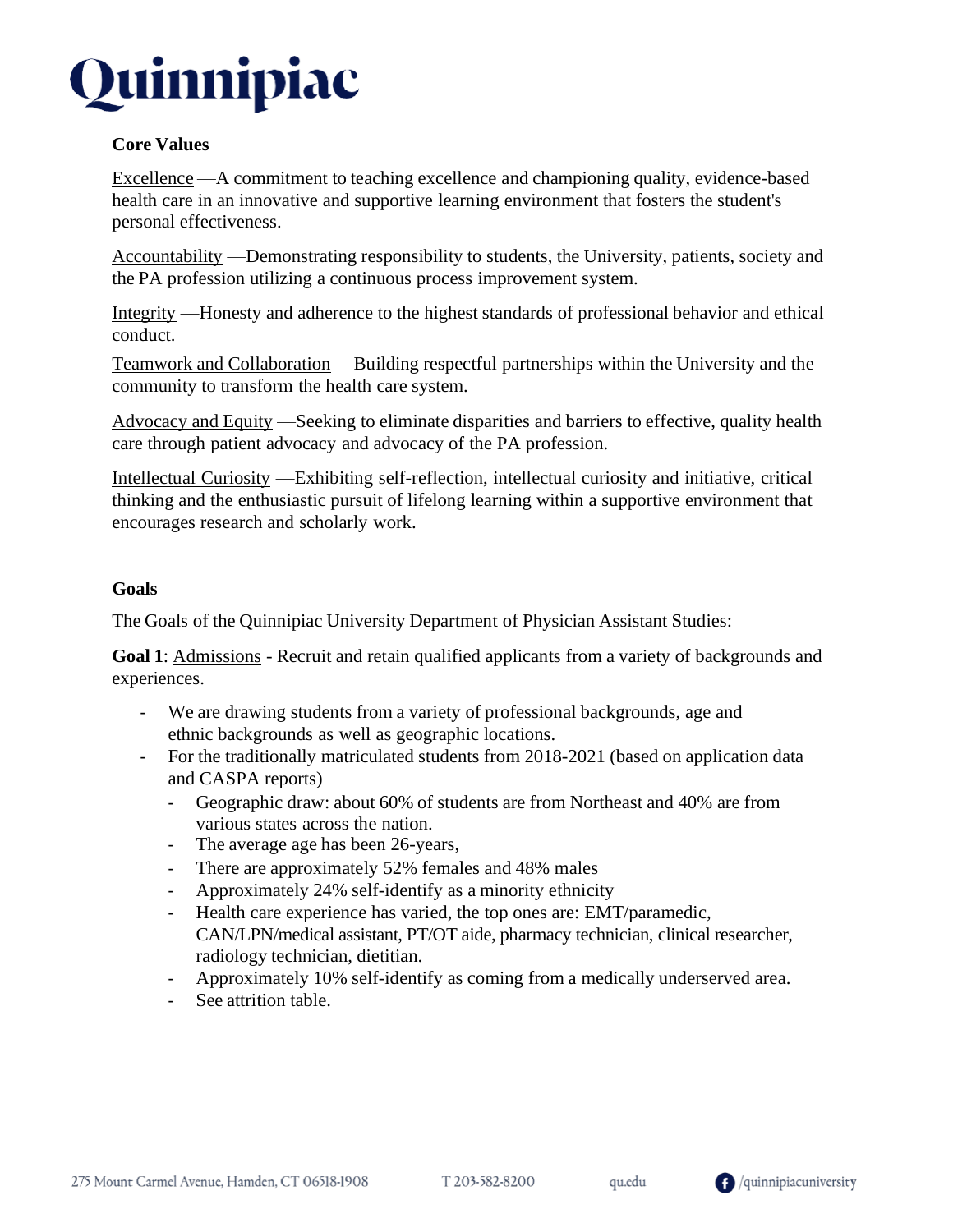# Quinnipiac

**Goal 2**: Community Service - Engage all students in active and on-going community outreach. Experiences are designed to be integrated into the curriculum and enhance knowledge through experiential learning.

- From the Class of 2021 all members participated in the required 50 hours, with a class average of 55.3 hours (range 50 to 111.17 hours). The Class of 2021 served the community for a total of 2765.85 hours.
- The top community service activities for the class of 2021 were:
	- Service activities related to helping with the COVID-19 pandemic, loaves and fishes, COVID-19 vaccination clinics, ACES literacy programs, Urban Service Track services, National Kidney Foundation services, medical missions, foot clinics, Liver Foundation services, Midnight Run services.
- In the last 4 years, QU PA students have served the community for a total of 14,338 hours!

**Goal 3**: Accreditation and PANCE Pass Rates - Maintain an accredited program with a curriculum designed to ensure the requisite knowledge and skills for entry to PA practice with first-time PANCE pass rates consistently equal to or above the national average.

- The program maintains ARC-PA accreditation continued status. Our next ARC-PA site visit will be in 2023.
- Accreditation standards are maintained due to the rigorous work of our faculty in continuously ensuring the program's curriculum is at the most up to date standards of care and providing an education that is consistent with professional PA practice.
- The five-year first-time pass rate for the program is 96.8 %, nationally it is 95%. Please review the PANCE scores listed on the website.

**Goal 4**: Post Graduate Practice - Graduate physician assistants who practice in a variety of healthcare settings to meet workforce needs.

The 2021 graduate survey report indicates that we have graduates working in almost every field and specialty of medicine, with about 15.66% in primary care specialties (including primary care/family medicine, OB/GYN and general pediatrics). In addition, we have graduates working in a variety of settings including working for the military, state or federal government, private practices and hospital systems.

**Goal 5**: Leadership - Support a culture of leadership in the profession and the community, including becoming PA educators.

- All PA Program faculty hold various leadership roles within the PA Program, School of Health Sciences and/or the University, and even local and state organizations, including ConnAPA. In addition, the former dean of School of Health Sciences and current professor emeritus of PA studies won the 2020 PAEA Lifetime Achievement Award which recognizes service in leadership in institutional, local, state and national areas, among other things.
- Students hold various leadership roles, some of which include Student Fellow for the PAEA Leadership Track, ConnAPA representatives, ConnPAF representatives, House of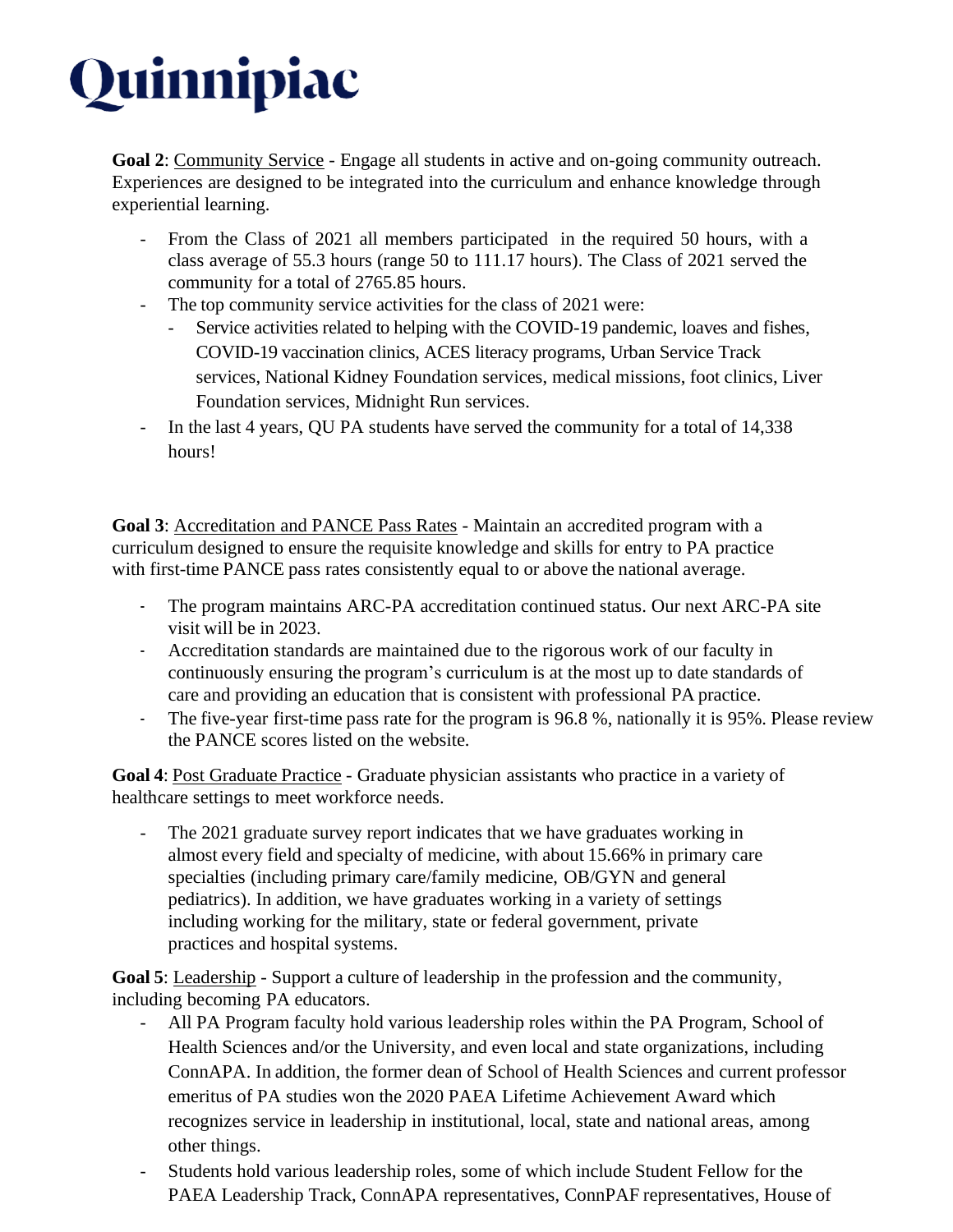

Delegates representatives, graduate student council representatives, and Urban Service Track leadership opportunities. In addition, all community service activities and several other committees are led by students.

- The annual graduate survey asks about leadership and about 24% of our alumni, who completed thesurvey, hold leadership roles, ranging from leadership roles within place of employment, leadership roles in local and national chapters and societies (ex: ConnAAPA, CT-PAF, AAPA, JAAPA), leadership roles in local community activities and military leadership roles.
- The annual graduate survey reveals that 21% of our alumni, who completed the survey, are clinicalpreceptors and 9% serve as adjunct faculty.

#### *Contact us for additional information or questions not answered*

Kristin Parent Senior Associate Director of Graduate Health Sciences Admission (203) 582-3639 [PAadmissions@quinnipiac.edu](mailto:PAadmissions@quinnipiac.edu)